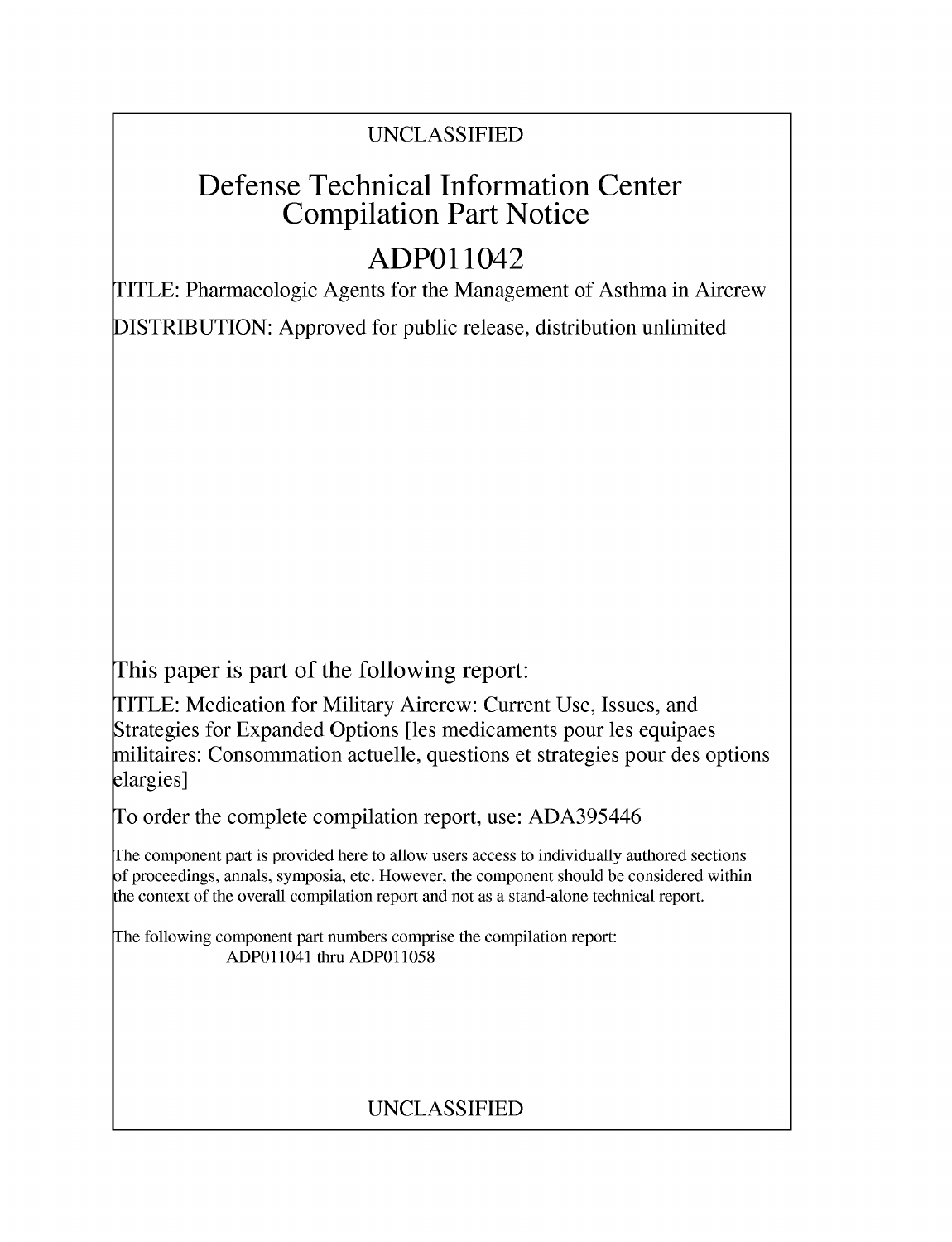### Pharmacologic Agents for the Management of Asthma in Aircrew

G.W. Gray, MD, PhD

Consultant in Medicine Defence and Civil Institute of Environmental Medicine Medicine & Canadian Space Agency 1133 Sheppard Avenue West Toronto, Ontario M3M 3B9, Canada

ways, producing variable bronchoconstriction. First medical perspective. Reference (17) is a website line therapy is directed at controlling the providing excellent background information for inflammatory process with agents such as inhaled both patients and physicians on asthma. Reference steroids, nedocromil, and the newer leukotriene (10) provides a more comprehensive overview of steroids, nedocromil, and the newer leukotriene (10) provides a more comprehensive overview of inhibitor drugs. In severe cases, systemic steroids the assessment and treatment of asthma in aircrew. inhibitor drugs. In severe cases, systemic steroids or other immunosuppressive therapies may be In fast-jet aircrew, any degree of asthma is required for suppression of inflammation. generally unacceptable because varying degrees of

bronchospasm. Short-acting beta-agonists are the acceleration atelectasis and aggravation of the mainstay for providing relief of acute episodes. ventilation/perfusion mismatch induced by G. In mainstay for providing relief of acute episodes. Anticholinergic inhaled agents have a minor role in non fast-jet aircrew, stability of bronchial reactivity acute episodes. Long-acting beta-agonists are used and full control of asthmatic symptoms with to smoothe long-term symptom control and help acceptable medications is the prime objective. to smoothe long-term symptom control and help reduce the frequency of acute episodes when Aircrew whose airway reactivity is normalized and combined with inhaled steroids. Theophylline has well-controlled on acceptable medications may be bronchodilator properties and may have anti-<br>considered for continuing duties. bronchodilator properties and may have antiinflammatory properties, but has a narrow therapeutic window. PHARMACOLOGIC **AGENTS**

Other newer agents are currently being developed, **Inhalation Delivery Devices** including anti-immunoglobulin E, antitryptase and Most asthma medications a anti-CD4 agents. These newer agents may expand inhalation delivery devices. For decades, the the options for control of asthma over the next standard delivery device has been the pressurized decade.<sup>13</sup> metered dose inhaler (MDI). For many natients,

recent years, and occurs not uncommonly in an (CFCs) have been the primary propellants for MDIs aviator population. Evaluation of aircrew requires a since their introduction over three decades ago. comprehensive respiratory assessment, including a However, due to environmental concerns, CFCs are detailed history of symptoms, triggering factors, being phased out as MDI propellants, and are being<br>and past treatment requirements, and a pulmonary replaced generally by hydrofluoroalkanes (HFAs). function assessment with evaluation of bronchial Environmental concerns aside, HFAs have several reactivity. The challenge for the flight surgeon is to therapeutic advantages over CFCs. MDIs with define as clearly as possible the severity of the HFAs demonstrate an improved consistency in disease, and to control the condition with agents delivered dose per actuation, and administer a acceptable for continuing aircrew duties. Good warmer spray with reduced jetting velocity. HFAs control of the inflammatory process with inhaled also have a smaller particle size, resulting in better steroids alone, while minimizing or eliminating the delivery of medication farther into the lungs.<sup>14</sup> need for bronchodilators, may allow continuing Inhaled agents may also be delivered by dry powder

**INTRODUCTION aircrew duties.** The purpose of this monograph is to provide an overview of the agents currently Asthma is an inflammatory condition of the air- available for the control of asthma from an aerogenerally unacceptable because varying degrees of small-airway dysfunction may predispose to airway Other agents provide symptomatic relief of collapse with +Gz, thus contributing to both bronchospasm. Short-acting beta-agonists are the acceleration atelectasis and aggravation of the

Most asthma medications are delivered through metered dose inhaler (MDI). For many patients, drug delivery with MDIs is improved significantly The prevalence of asthma has been increasing in by the use of a spacer device. Chlorofluorocarbons replaced generally by hydrofluoroalkanes (HFAs).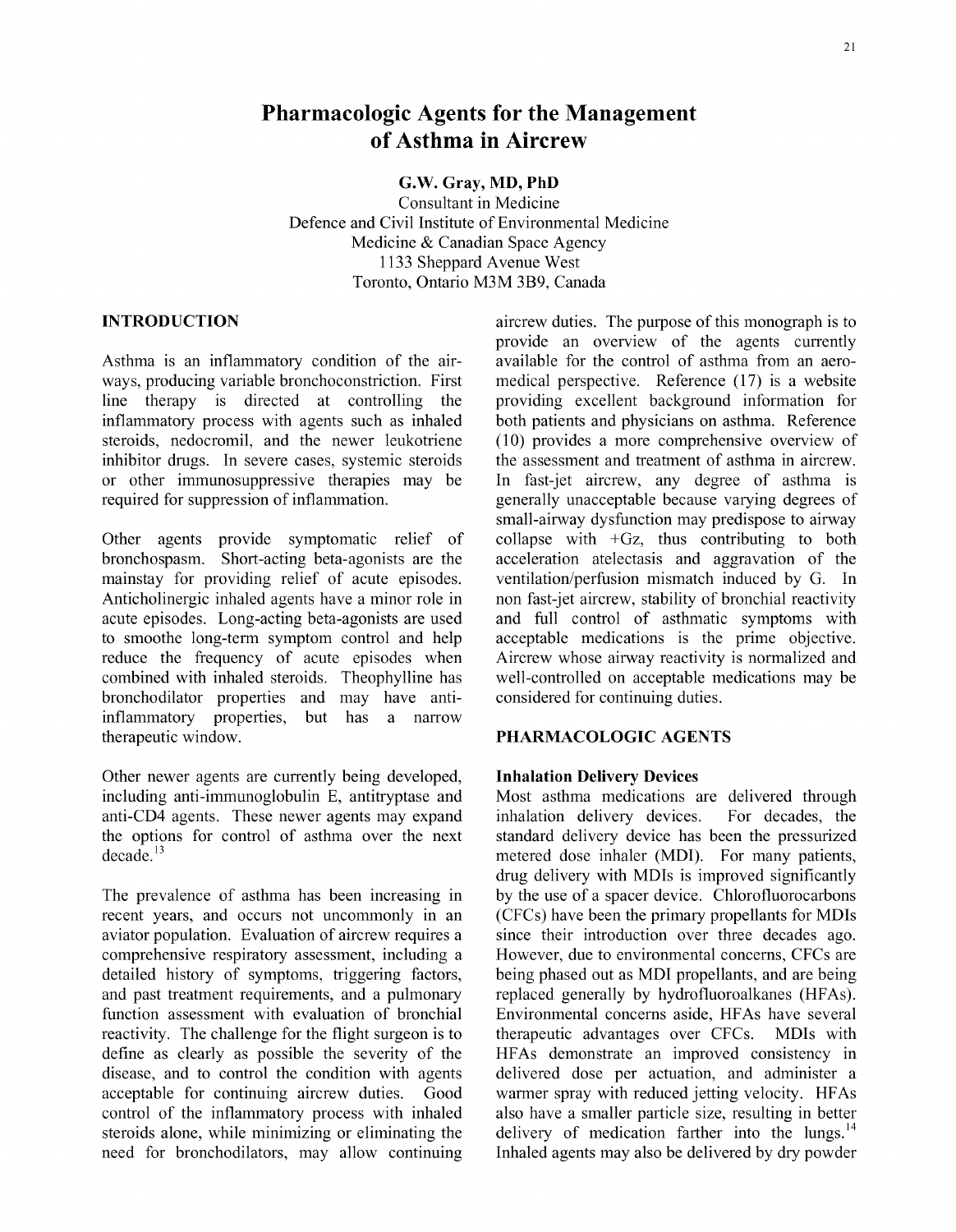inhalers (DPIs). These devices deliver medication have a slower onset of action  $(\sim 1 \text{ hour})$ , longer from either capsules, a bulk reservoir, or as multi- action (5-7 hours), and more side-effects, and thus dose units. DPIs may be battery-powered or are not suitable for use in aircrew. Short acting patient-driven. The latter are dependent on the agents may be all that is required for very mild patient's inspiratory effort for proper deposition. asthmatics with very infrequent or very specific These are activated by inspiration itself, and may be trigger factors (step 1 therapy). easier to use for patients with difficulty with handbreath co-ordination.8 *Aeromedical Recommendations:* Because of the

The type of device, the drug formulation, and **beta-agonists in aircrew is not advised within six** patient technique are all variables that determine the hours of duty. The requirement for these agents dose of inhaled drug that reaches the lungs – for symptomatic control of bronchospasm is dose of inhaled drug that reaches the lungs - for symptomatic control of bronchospasm is<br>variables that must be kept in mind when assessing generally an indication that the asthma is patient response and potential medication side- inadequately controlled for aircrew duties. An effects. In particular, both flunisolide and beclo-<br>methasone are soluble in HFAs, but insoluble in **asthma, where inhaled B-agonists may provide** methasone are soluble in HFAs, but insoluble in CFCs; thus, HFA MDIs result in much greater excellent control **of** exercise-induced delivery of these drugs to the lungs. This greater **bronchoconstriction, and may be suitable for "as** deposition results in an approximately 2.6 fold required" use up to six hours pre-flight, except<br>increased dose. Several studies with the newer in fast-iet aircrew, where the heavy exertion of MDIs support equal efficacy using half the apparent **anti-G** straining maneuvers could precipitate dose of the older CFC powered inhalers.<sup>14</sup> With the **bronchospasm and the sympathomimetic effect** gradual phase-out of CFCs in favor of HFAs, flight may aggravate G-related arrhythmias. surgeons must be aware of and assess the change in relative potency of the various preparations of Long-acting Agents inhaled steroids in particular.  $\qquad \qquad$  In the past decade, long-acting inhaled beta

despite variable degrees of beta-selectivity, display spasm. A common current clinical approach is to similar effects, such as cardiac excitation, CNS combine a long-acting inhaled agent with an stimulation, and vasoconstriction, and similar side- inhaled steroid if adequate control is not achieved effects, such as tremor, nervousness, headache, with the steroid alone. A recent study, dispelling sweating, and increased heart rate and blood earlier concerns that regular beta-agonist treatment pressure. The requirement for beta-agonists indi- might cause a worsening of asthma, demonstrated cates that the underlying inflammatory process is better control of asthma when inhaled corticonot fully controlled, and beta-agonists are required steroids were combined with formoterol than with to provide either acute symptom control, in the case short-acting albuterol.<sup>9</sup> of short-acting agonists, or longer-term control of bronchoconstriction with long-acting agents. Although cardiovascular and other non-pulmonary

rapid relief from acute bronchospasm. Non-<br>selective agents such as isoproterenol have been agonists have proven in several clinical trials to be superseded by relatively selective beta<sub>2</sub> agonists remarkably free from cardiovascular side effects in including terbutaline, isoetharine, and albuterol patients followed with ECGs and Holter including terbutaline, isoetharine, and albuterol patients followed with ECGs and Holter (salbutamol). Administered by MDI, these agents monitoring.<sup>6,15</sup> In a group of patients with mild have a rapid onset  $(\sim 15 \text{ minutes})$ , and a relatively asthma, low  $(12 \text{ µg})$  doses of formoterol showed no short duration of action (3-4 hours). Even with cardiovascular side effects compared with placebo, inhalation, there is some systemic absorption of although at higher doses (up to 96 **lig),** heart rate these drugs, with side-effects including tachycardia, and blood pressure were increased, QT interval palpitations, headache, sweating, nervousness, and increased, blood glucose increased, and serum tremors. Oral preparations are also available, but potassium decreased compared with placebo.<sup>3</sup> In

side effect profile, the use of short-acting inhaled generally an indication that the asthma is in fast-jet aircrew, where the heavy exertion of

agonists such as salbuterol and formoterol have **BETA-AGONISTS** been introduced to provide a more sustained action for control of bronchoconstriction. They are not Beta<sub>2</sub> agonists are sympathomimetic amines which, intended for acute symptomatic relief of broncho-

side-effects, largely related to direct cardiac Short-acting Agents stimulation, reflex activation of adrenergic Short-acting beta-adrenergic stimulants provide mechanisms, and hypokalemia, are a concern with agonists have proven in several clinical trials to be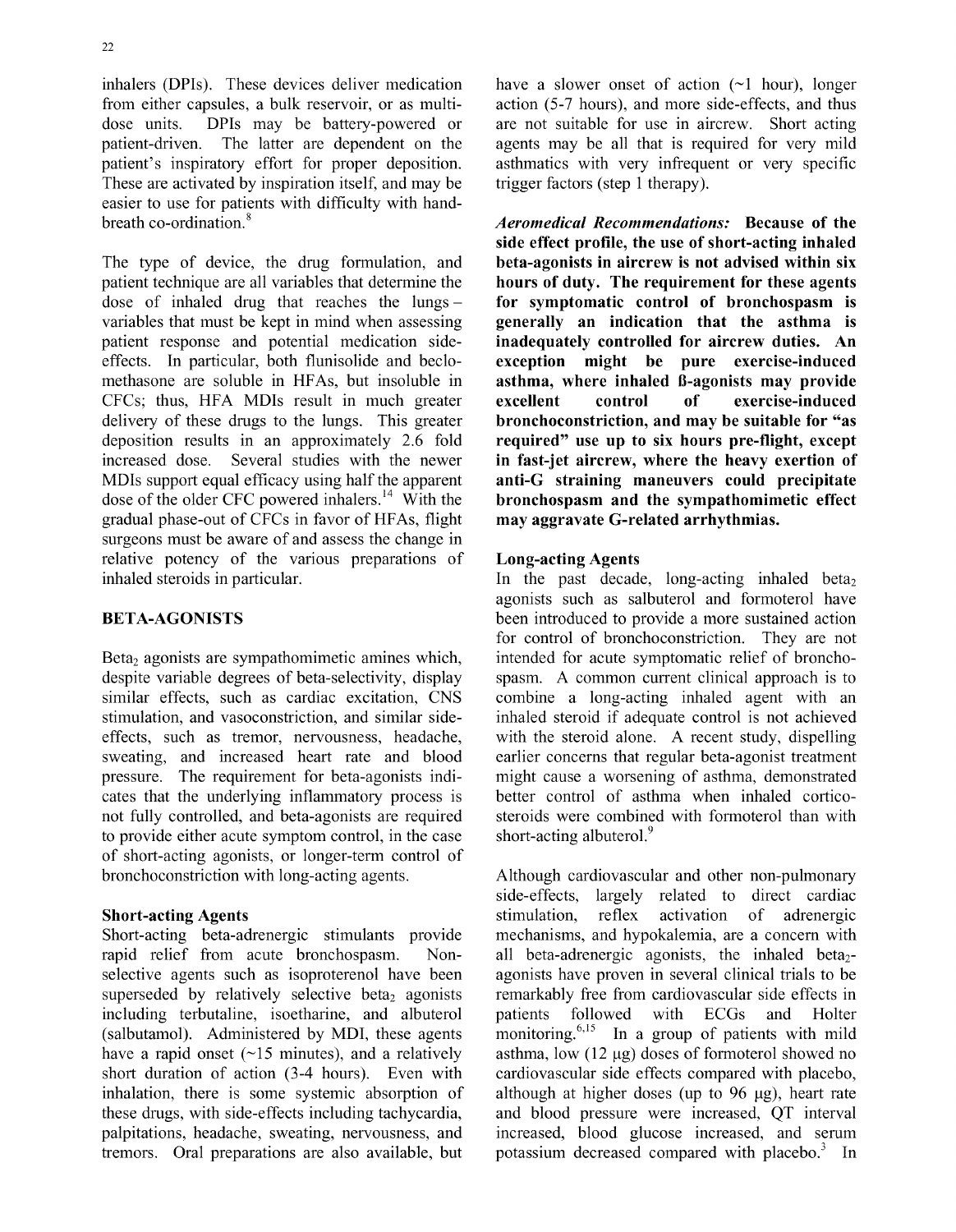$COPD$  patients with co-existing hypoxia,  $(5000\mu g)$  daily. However, in aircrew, dosages formoterol in a 24  $\mu$ g dose was shown to exceeding 1200  $\mu$ g of beclomethasone or equivalent significantly reduce serum potassium level, and are not recommended; if additional maintenance significantly reduce serum potassium level, and are not recommended; if additional maintenance increase ventricular and supraventricular ectopic medication is required, a long-acting beta-agonist increase ventricular and supraventricular ectopic activity.5 (see above), or leukotriene inhibitor (see below)

acting highly selective beta-agonists have added earlier the possibility exists of altered absorption of a significant bullet to the pharmacologic inhaled steroids with HFA MDIs). a significant bullet to the pharmacologic armamentarium for maintenance control of asthma. Further assessment is required before *Aeromedical recommendations:* In moderate these agents can be recommended for use in dosages, i.e., up to 1200 **pig** per day of **CFC** MDI aircrew, especially in pilots. Based on the beclomethasone or equivalent, inhaled steroids presently available clinical information, they appear to be safe for use in all aircrew, including might be considered for non-pilot aircrew in pilots. These drugs should form the first line non-fast jet operations, in lower doses only, e.g., Step 2 treatment for asthma in aircrew requiring 50 **pig** of salmeterol or 12 **pig** of formoterol. The more than very infrequent short-acting betasustained beta-adrenergic stimulation induced agonists for control (Step **1** Rx). Good control of **by** these agents may predispose to arrhythmias airway inflammation with inhaled steroids may and other undesirable side effects in high-G well result in stabilization and normalization of operations, and their use in fast-jet aircrew airway function, including airway reactivity, and cannot be recommended pending aeromedical may allow aircrew including pilots to return to evaluation. flying duties in other than fast-jet operations.

### *Inhaled Steroids*

Inhaled steroids form the mainstay for the treatment<br>
of asthma of all but very mild degree, where<br>
Although high-dose rapidly tapering oral steroids of asthma of all but very mild degree, where Although high-dose rapidly tapering oral steroids<br>occasional use of inhaled short-acting beta-agonists may be useful in the short-term suppression of an occasional use of inhaled short-acting beta-agonists may be useful in the short-term suppression of an<br>may suffice Inhaled steroids vary in potency but acute asthmatic episode, the requirement for may suffice. Inhaled steroids vary in potency but acute asthmatic episode, the requirement for all act by suppressing airway inflammation, which systemic steroid therapy for maintenance control of all act by suppressing airway inflammation, which is recognized as the primary mechanism in asthma. asthma reflects a degree of asthma incompatible Apart from local upper airway irritation and with all aircrew duties. Systemic steroids have side<br>infrequent oral candidiasis inhaled steroids are effects generally incompatible with aircrew duties. infrequent oral candidiasis, inhaled steroids are generally free from side effects. Treatment is including psychotropic effects, hypertension, GI initiated at a low dosage e.g. 400-800 ug daily of side effects including ulcers, bone mineral loss, and initiated at a low dosage, e.g.,  $400-800 \mu g$  daily of side effects including ulcers, beclomethasone or equivalent and the dosage significant HPA suppression. beclomethasone or equivalent, and the dosage titered upwards if symptoms and airway reactivity are not adequately controlled. In high dosages, *Aeromedical recommendations:* Aircrew should inhaled steroids may suppress the adrenocortical not be returned to flying duties while taking axis, a potentially significant aeromedical concern, systemic steroids. The requirement for systemic exposing aircrew to the risk of adrenal crisis at steroids for control of an acute asthmatic episode times of high stress. Decreased bone density, should prompt a thorough aeromedical review cataract formation, dermal thinning and glaucoma with re-assessment of pulmonary function, have also been reported.<sup>8</sup> including airway reactivity, before considering a

Doses of beclomethasone or budenoside of  $1500 \mu g$ per day or higher have been shown to suppress Nedocromil hypothalamo-pituitary-adrenal axis (HPA) Nedocromil is a non-steroidal pyranoquinolone function.<sup>1</sup> although there is wide inter-individual anti-inflammatory agent which acts by stabilizing function,<sup>1</sup> although there is wide inter-individual anti-inflammatory agent which acts by stabilizing variation<sup>2</sup> with some individuals maintaining inflammatory cells, thus preventing the local release variation,  $\frac{2}{\pi}$  with some individuals maintaining normal HPA function with dosages as high as 5 mg of inflammatory mediators and inhibiting

may be considered. (Note: The studies quoted *Aeromedical recommendations:* These long- were based on the use of CFC MDIs, and as noted

may allow aircrew including pilots to return to This should be confirmed **by** a full pulmonary ANTI-INFLAMMATORY **AGENTS** function assessment as part of the aeromedical disposition work-up; such testing should be Steroids carried out with the aircrew member taking his usual maintenance dose of inhaled steroid.

return to flying duties.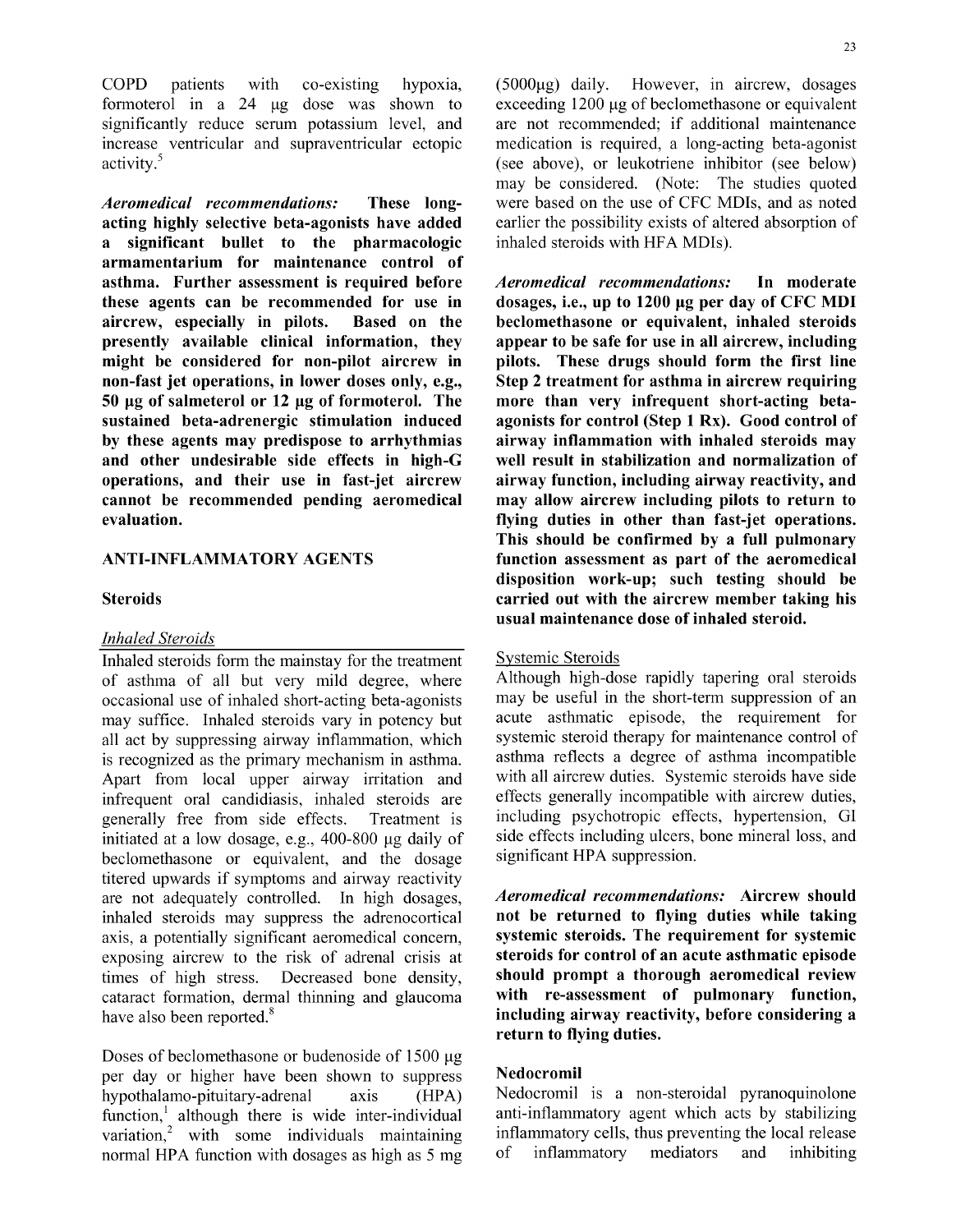chemotaxis. It is administered by MDI at a dose of seizures, theophylline is not recommended for use 4mg four times a day, or before exposure to in aircrew. 4mg four times a day, or before exposure to precipitants such as exercise. Nedocromil is not as effective as inhaled steroids in reducing airway Leukotriene Inhibitors<br>inflammation, but aside from bad taste, occasional Leukotrienes, along with headache, and GI upset, it is generally free from boxanes, belong to a group of biologically active systemic side effects. **fatty** acids called eicosanoids. They are not stored

*Aeromedical recommendation*: Nedocromil may be arachidonic acid. Leukotriene B<sub>4</sub>, produced by helpful in some aircrew with mild asthma who neutrophils and monocytes, is chemotactic for require an anti-inflammatory inhaled medication to neutrophils and causes leukocyte activation. control airway reactivity, but better control is Activated eosinophils and monocytes preferentially generally achieved with inhaled systemic steroids, make cysteinyl leukotrienes, which are extremely generally achieved with inhaled systemic steroids, and at less frequent dosing.

mast cell degranulation that can help decrease in the pathogenetic mechanism for the asthmatic airway responsiveness. It has no bronchodilating response, and major efforts have been made to activity and is useful only for prophylaxis. DSCG inhibit the synthesis of, or block the effects of, should not be added to an established regimen of leukotrienes. This has led to the development of inhaled glucocorticoids - it can neither augment nor anti-leukotrienes, an entirely new and potentially sustain the improvement in airway responsiveness extremely useful group of drugs in the anti-asthma already achieved by inhaled glucocorticoids.<sup>4</sup> It has armamentarium, which target specific sites in the no systemic toxicity, and so is potentially a good inflammation cascade. Three of the currently drug for aircrew with mild asthma. Bad taste is available drugs are specific leukotriene D4 receptor drug for aircrew with mild asthma. Bad taste is virtually the only side-effect. Although it is not as (LTD4) antagonists, and the other is a 5 effective as a beta-agonist, it may be helpful for<br>proxyenase inhibitor (see table below). Anti-<br>preventing exercise-induced bronchospasm. For leukotrienes are the subject of several recent major maintenance prophylaxis, the minimum effective dose is considered to be 10 mg 3-4 times daily. MDI formulations of DSCG contain only 1 mg per The anti-leukotrienes currently clinically available actuation, so effective adult dosages can really only are in Table 1 (adapted from 12). be accomplished with a DPI capsule formulation, or a nebulizer. In antigen challenge studies, LTD4 antagonists

trial for prophylaxis in aircrew with mild airway responsiveness to methacholine, antigens, asthma symptoms because of its freedom from cold air, exercise, and aspirin in sensitive patients. systemic side-effects. **A** particular advantage is that they may also be

asthma for over 50 years, and although traditionally clinical effectiveness of LTD4 antagonists in classified as a bronchodilator, has recently been asthma appears to be similar to low-dose inhaled shown to have immunomodulatory, anti- steroids, nedocromil or cromoglycate inflammatory and other non-bronchodilator properties that contribute to its efficacy as an anti-<br>The established effects of the anti-leukotrienes are asthmatic medication.<sup>16</sup> shown in Table 2 (adapted from reference 12).

*Aeromedical recommendation:* Because of its Advantages/Disadvantages/Side-effects markedly narrow therapeutic window, and • LTD4 antagonists have a rapid onset of significant side effects including cardiac therapeutic action (within 2 weeks), compared arrhythmias, tremor, neuromuscular irritability and

Leukotrienes, along with prostaglandins and thromin cells but are generated by lipoxidation of helphore and monocytes, is chemotactic for potent bronchoconstrictive compounds. In addition, leukotrienes also increase vascular permeability, **Disodium Cromoglycate** stimulate mucus release, and slow ciliary activity Disodium cromoglycate (DSCG) is an inhibitor of and mucus transport. Leukotrienes are thus central inhibit the synthesis of, or block the effects of, For leukotrienes are the subject of several recent major<br>tive reviews.  $7,11,12$ 

inhibit **81%** of the early airway response, and up to *Aeromedical recommendation:* **DSCG** is worth a **57%** of the late airway response. They can decrease effective for allergic rhinitis as well as asthma. Few Theophylline studies have compared the effectiveness of these Theophylline has been a useful treatment for agents with other anti-asthmatic medications. The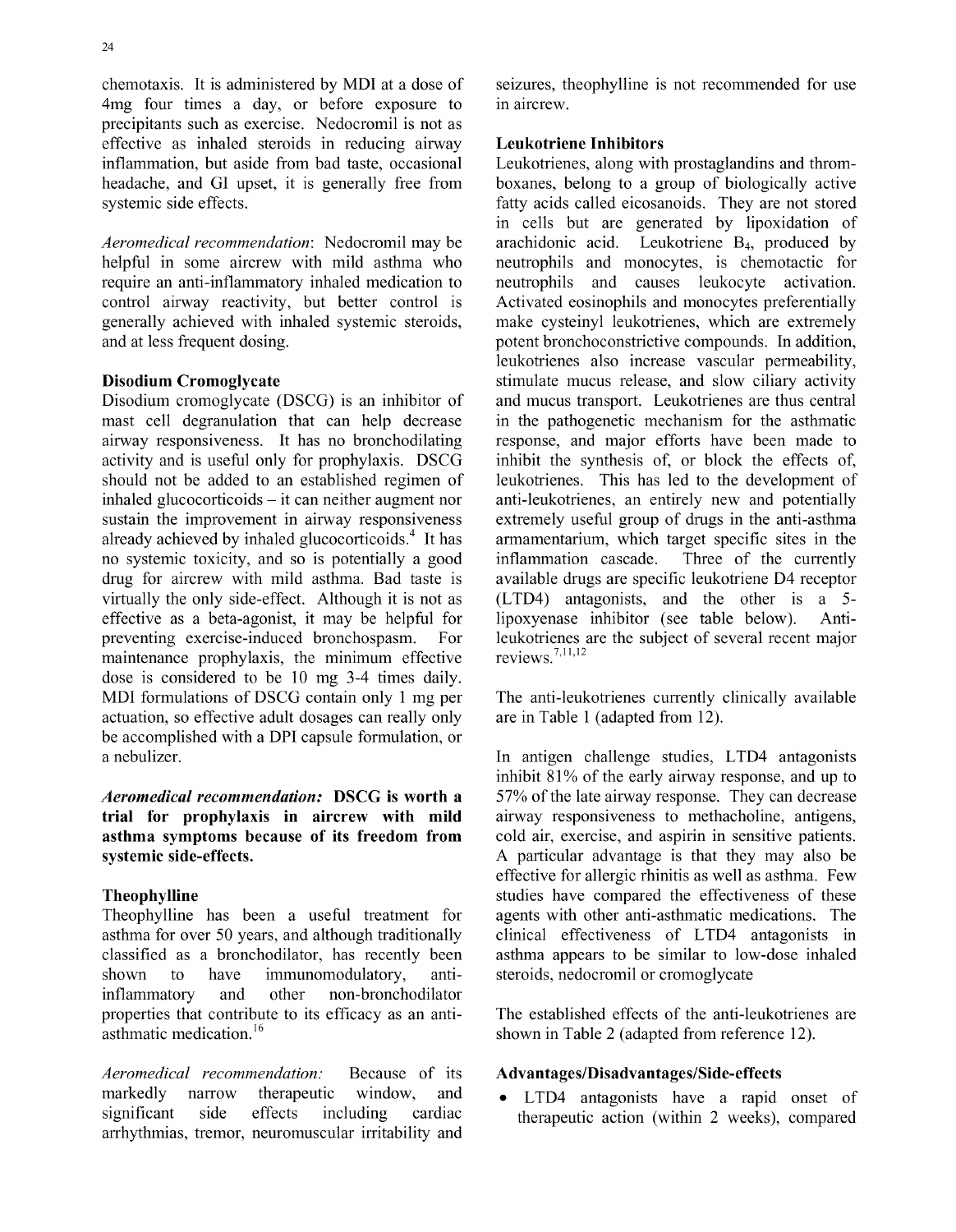with inhaled steroids, which may take up to six 2. Brown PH, Greening AP, Crompton GK.

- 
- Oral delivery may produce more consistent therapeutic responses. 3. Burgess C, Ayson M, Rajasingham S, Crane J,
- 
- clinical trials (2 years experience now). 54(2):141-7.
	- $\triangleright$  Occasional headaches, nausea, diarrhea (incidence not different from placebo), with 4. Canadian Asthma Consensus Report, 1999.
	- $\geq$  Zafirlukast and pranlukast, but not montelukast, inhibit cytochrome p450 and 5. Cazzola M, Imperatore F, Salzillo A, Di Perna
	- tapering of systemic steroid dosages.

be helpful in control, but not acute treatment, of  $\frac{Y}{Y}$ , Arledge T, Welch MB, Stahl E. Long-term<br>exthesis in mild or moderate eases either as initial cardiovascular safety of salmeterol powder asthma in mild or moderate cases, either as initial cardiovascular safety of salmeterol powder<br>cases are pharmacotherapy in adolescent and adult patients step 2 treatment or combined with inhaled steroids. pharmacotherapy in adolescent and adult patients<br>They may also be used to sehiave control with a with chronic persistent asthma: a randomized They may also be used to achieve control with a with chronic persistent asthma: a randomized degree in moderate to severe clinical trial. Chest  $1999;115(3);642-8$ . lower steroid dosage in moderate to severe asthmatics. Improvement can be expected in <br>approximately 50% of patients. 7. Drazen JM, Israel E, O'Bryne PM. Treatment

experience suggests these drugs are safe and moderately efficacious. There have been no trials and The Medical Letter on no trials and Therapeutics 15 Jan 1999;41:1044. published on possible effects on psychomotor or cognitive performance or vigilance, nor on other factors of aeromedical concern such as vision,<br>special concern such as vision, special concern such as vision, stubbing D, Fairbarn MS, Till MD, Brambilla R, special senses, or environmental effects. Until Stubbing D, Fairbarn MS, Till MD, Brambilla R.<br>Sustained bronchoprotection, bronchodilation and further clinical experience becomes available, the Sustained bronchoprotection, bronchodilation and symptom control during regular formoterol use in use of these agents cannot be recommended in pilot symptom control during regular formoterol use in<br>a site of moderate or greater severity. The aircrew. In other aircrew, particularly in non-flight asthma of moderate or greater severity. The capacity consistence as a consideration might be canadian FO/OD1 Study Group. J Allergy Clin safety sensitive positions, consideration might be Canadian FO/OD1 Study C<br>civen to a trial of an I TD4 agant in stan 2 control minumol 1999;103:427-35. given to a trial of an LTD4 agent in step 2 control (requiring daily preventive medication). 10. Gray GW, Hull DH. Respiratory Disease in

Crompton GK. Hypothalamo-pituitary-adrenal axis suppression in asthmatic adults inhaling high dose  $\frac{11. \text{Lipworth BJ.} \text{Leukotriene-receptor antagonists.}}{\text{Lancet } 1999;353:57-62.}$ corticosteroids. Resp Med  $1991;85(6):501-10$ .

weeks to achieve full therapeutic benefit. Large volume spacer devices and the influence of<br>Once or twice daily dosage may improve high dose beclomethasone diproprionate on Once or twice daily dosage may improve high dose beclomethasone diproprionate on compliance. hypothalamo-pituitary-adrenal Thorax 1993;48: 233-8.

They may be effective for allergic rhinitis as Della Cioppa G, Till MD. The extrapulmonary well as asthma.<br>
effects of increasing doses of formoterol in patients Side-effects have been minimal in initial with asthma. Eur J Clin Pharmacol 1998;

occasional mild elevation of liver enzymes, Adjuvant therapy: Non-steroidal inhaled antihave been described. **inflammatory agents.** CMAJ 1999;161(11): S35-7.

may produce drug interaction effects.<br>
F, Calderaro F, Imperatore A, Matera MG. Cardiac<br>
fects of formoterol and salmeterol in patients  $\geq$  A few cases of a Churg-Strauss-like effects of formoterol and salmeterol in patients syndrome have been reported in patients suffering from COPD with pre-existing cardiac during initiation of zafirlukast, during arrhythmias and hypoxemia. Chest 1998;114(2):<br>tonoring of systemic stereoid decoges  $353-4$ .

This new class of anti-asthmatic medications may  $\begin{array}{c} 6. \text{Chervinsky P, Goldberg P, Galant S, Wang} \\ \text{the helpful in control, but not count to form} \\ 7. \text{Arledge T, Welch MB, Stahl E. Long-term} \end{array}$ 

of asthma with drugs modifying the leukotriene *Aeromedical recommendation:* Early clinical pathway. N Eng J Med 1999;340:197-206.

Aircrew. In Fundamentals of Aerospace Medicine, References Williams and Wilkins, Baltimore, MD, 2<sup>nd</sup> edition, 1996, Chapter 15, Clinical Aerospace Cardio-1. Brown PH, Blundell G, Greening AP, vascular and Pulmonary Medicine, pg 506-11.